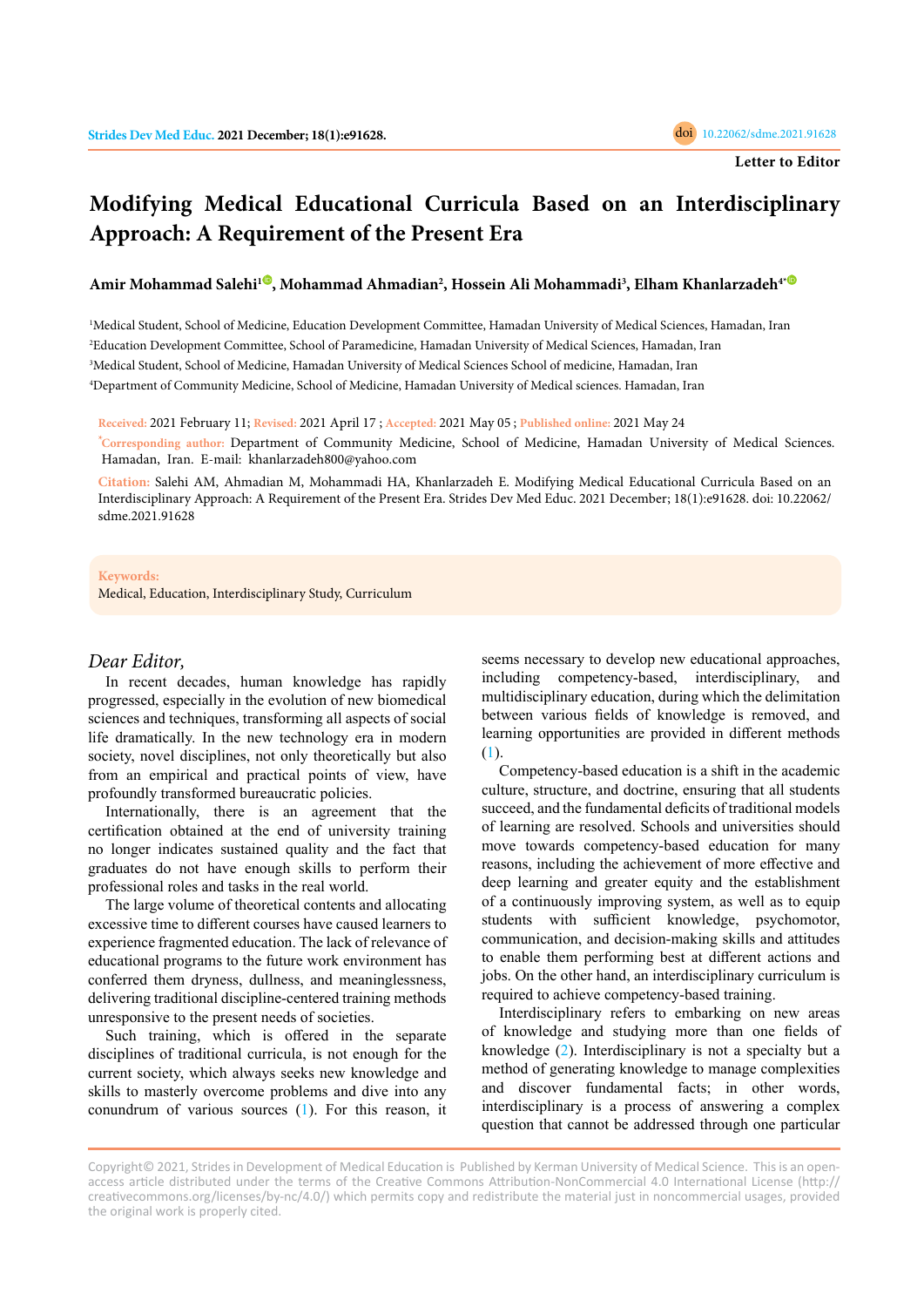<span id="page-1-0"></span>discipline or profession (3).

For the past hundred years, the basis of higher education has been stabilized on academic disciplines. The discipline-centered model has been popular for acquiring specialization in various fields, but today another approach (i.e., the interdisciplinary approach) must be employed to address the modern society's needs and rescue the scientists trapped in solitary cabins. Moreover, this approach can promote technological convergence for the benefit of society (4).

The theoretical base of interdisciplinary curricula can be found in the educational philosophy of progressivism. A progressive movement is an approach towards a training and learning model which emphasizes creativity, activity, natural learning, real-world experiences, and other experiences of this kind (5).

Another new theoretical base of the interdisciplinary approach is the theory of "constructivism." The theory believes that individuals should construct their own facts. One principle of constructivism states that experience is a meaningful key of learning, but of course the experiences that each person gains directly or indirectly and sharing them would be very effective, but not those experiences which have been offered in a textbook ([6](#page-2-0)).

By following Cuba, Iran's medical education system was structurally separated from the body of higher education in the 1960s, proposing a social and community-centered medical theory and insisting on the intertwining of health and treatment with education. This system has important advantages, including no need to import physicians from other countries, appropriate geographical distribution of medical education, and growth of medical activities and research ([7\)](#page-2-0).

Amid the Corona pandemic, this integrated system became the strength of treatment and academic research with an independent decision-making power. On the other hand, ample evidence indicates that this system has caused the separation and distance of medical research from some complementary research fields like artificial intelligence and out-of-medical system research centers such as those working on Nanotechnology Biotechnology Information Technology and Cognition (NBIC) areas. At the time that the interdisciplinary approach is growing more than ever, this structural separation can become a weakness of Iran's medical education system.

Interdisciplinary communication seems as an impossible or at least inaccessible goal in Iranian universities. Students in most academic disciplines are trained without any perception of other disciplines and the skills required for interdisciplinary learning and communication [\(8](#page-2-0)). Meanwhile, the Corona crisis taught us that we need people who are able to travel the boundaries of knowledge and bring organizations together.

The Corona pandemic and its impacts on the education system have shown us that in order to have a sentence in scientific fields, we need a special culture that forces scientists to learn to speak the language of different scientific disciplines and work together. Many universities and academic medical centers around the world, although intellectually and theoretically supporting interdisciplinary programs, still scramble within the boundaries of traditional disciplines [\(8](#page-2-0)). However, the Corona pandemic has made it clear that interdisciplinary education is not an option but an obligation.

The Ministry of Health, Treatment and Medical Education of Iran, in its report entitled "Achievements, challenges, and agreements ahead of the Islamic Republic of Iran is the health system," recognized the emphasis on separation and specialization, island thinking, lack of horizontal and vertical integration of curricula, and lack of communication as the most important weaknesses of the country's medical education system [\(9](#page-2-0)). Hereafter, politicians and managers are obliged to design and implement interdisciplinary programs to train qualified students who can meet the country's current and future health needs.

Accordingly, among the solutions to promote interdisciplinary education are to pay attention to healthcentered disciplines such as community medicine and update the curricula of such disciplines in accordance with the interdisciplinary view. The main problem of the current curricula is that they have been written by focusing on current technologies and considering the physicianpatient communication model. However, considering the pace of changes and the challenges caused by the Coronavirus pandemic in medical education, current curricula cannot prepare students to face these changes. The hallmark of interdisciplinary education is the integration of notions and guiding principles from multiple disciplines to systematically form a more comprehensive and hopefully coherent analytic framework, offering a richer understanding of the issue under examination. The known boundaries between different fields of knowledge should not be the basis for designing medical education curricula. In fact, these curricula should emphasize on the interdisciplinary subject matter and outcomes and move towards being more and more integrated and effective to face real situations.

### **References**

1. Khosh Daman S. Interdisciplinary and Multidisciplinary Education Approaches. Proceeding of the First National Conference on Education in Iran 1404; 2011 Oct 30; Tehran, Iran. [In Persian]

2. Hall P, Weaver L. Interdisciplinary education and teamwork: a long and winding road. Med Educ. 2001 Sep;35(9):867-75. doi: 10.1046/j.1365- 2923.2001.00919.x. [PMID: 11555225].

3. Bill A, Klein JT. Why a Globalized World Needs Transdisciplinarity. In: Klein JT, Häberli R, Scholz RW, Grossenbacher-Mansuy W, Bill A, Welti M. (eds) Transdisciplinarity: Joint Problem Solving among Science, Technology, and Society. Birkhäuser, Basel: Springer; 2001: 25-34. doi:10.1007/978-3-0348-8419-8\_3.

4. Bindler RC, Richardson B, Daratha K, Wordell D. Interdisciplinary health science research collaboration: strengths, challenges, and case example. Appl Nurs Res. 2012 May;25(2):95-100. doi: 10.1016/j. apnr.2010.06.004. [PMID: 20974103].

5. Klein JT. Humanities, culture, and interdisciplinarity: The changing